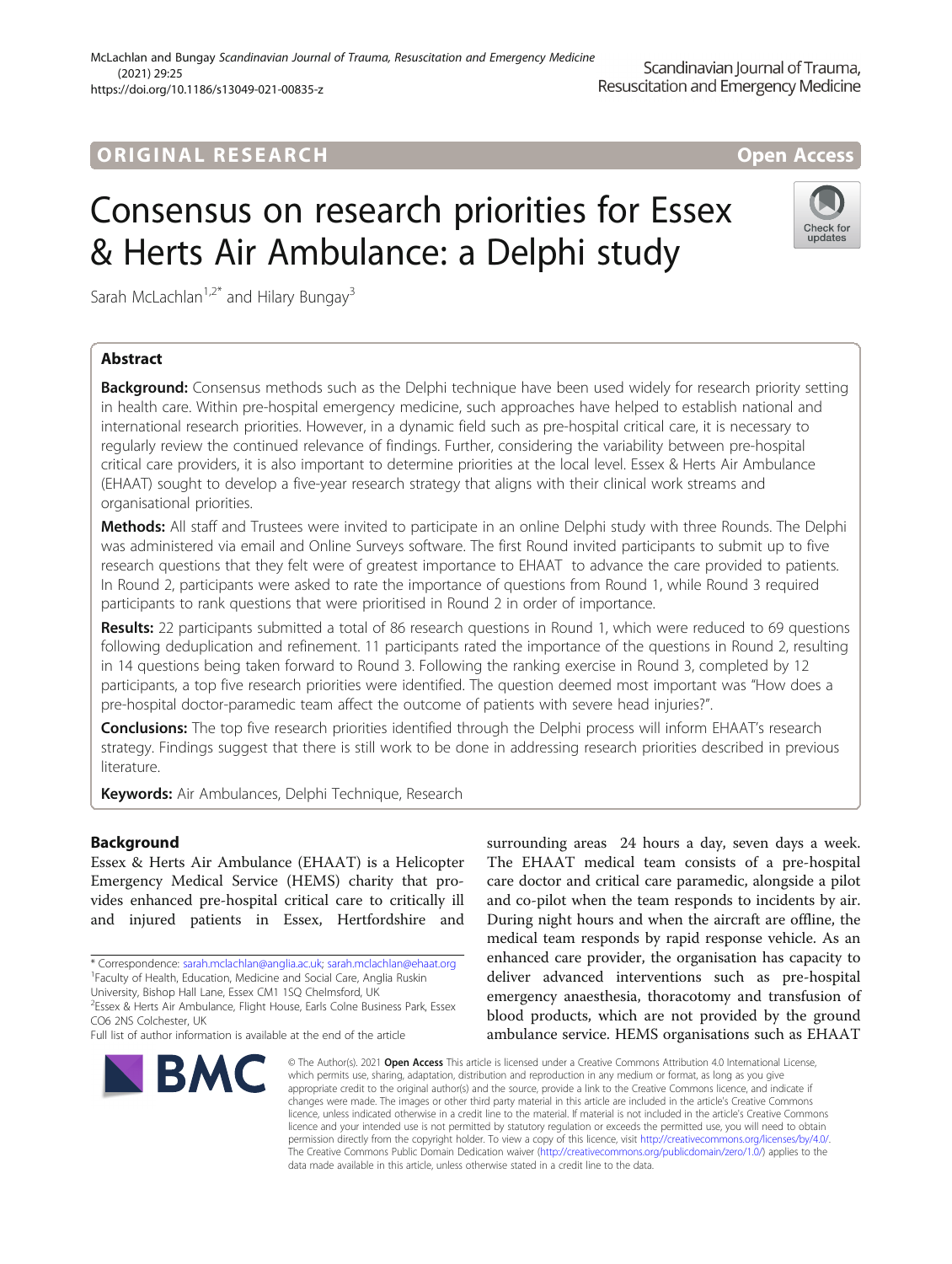are therefore often described as bringing the hospital to the roadside.

EHAAT is a research active organisation, striving to continually improve patient care and outcomes through evidence-based practice. EHAAT sought to develop a five-year research strategy that aligns with their clinical work streams and organisational priorities, using a bottom up approach to survey all staff members in the organisation. A consensus-based approach was therefore deemed necessary to capture the views of the staff and identify research questions of importance to the organisation, and thus inform the research strategy.

Consensus-based approaches have been used to set research priorities across the spectrum of healthcare settings, ranging from mental health nursing[[1\]](#page-6-0) and assisted dying[\[2](#page-6-0)] to pre-hospital emergency medicine.[[3](#page-6-0)– [5\]](#page-6-0) Fevang and colleagues published a consensus report on the top five research priorities in physician-provided pre-hospital critical care, following a modified nominal group exercise with a European expert panel.[[3\]](#page-6-0) The prioritised areas for research were appropriate staffing and training and impact on outcomes, advanced airway management, definition of timings for key interventions, pre-hospital ultrasound and dispatch criteria for prehospital critical care services. However, it is important to note that Fevang et al.'s consensus report was published almost a decade ago. Bache et al. have recently called for a review of these priorities to determine whether they have been addressed and if they remain relevant.<sup>[\[6](#page-6-0)]</sup> This is particularly important in the dynamic field of prehospital critical care. Further, priority setting work in this field to date has tended to be at a national or international level.[[3](#page-6-0)–[5](#page-6-0)] As there exists considerable variability between HEMS organisations, for instance in composition of the medical team and the interventions delivered, it may be considered more appropriate to conduct local priority setting work within individual services.

Consensus approaches include the nominal group technique and the Delphi method, both of which have been used previously for priority setting in pre-hospital emergency medicine.[[3,](#page-6-0) [5\]](#page-6-0) The Delphi method provides a structured and iterative approach to building consensus among a panel of respondents, who are usually experts within the field of interest.[[7\]](#page-6-0) The method is often characterised by online data collection, anonymity of respondents and provision of feedback after each stage of data collection. Advantages include its ability to guide group opinion towards decision-making, its costeffectiveness[[8\]](#page-6-0) and avoidance of any individual dominating the group.[[9\]](#page-6-0) Participants are also free to respond at a time and location that is convenient.

A Delphi approach was therefore chosen for research priority setting for pre-hospital critical care within EHAAT. The aim of the study was to identify a 'top five' research questions, to inform the organisation's five-year research strategy.

# Methods

# Design

A three-round online Delphi study was employed, drawing on the methods of Wynaden et al.'s study of research priorities within mental health nursing.[[1](#page-6-0)].

# **Participants**

An inclusive approach was taken to participant recruitment and all staff at EHAAT were invited to participate. This included the Executive Team  $(n = 6)$ , Clinical Team  $(n = 53)$  and Charity staff (Fundraising and Events, Communications, Finance and Lottery, Support and Retail,  $n = 58$ ). The Charity's Trustees ( $n = 9$ ) were also invited to take part. A total of 126 people were therefore contacted about the study. Permission to contact staff and Trustees was obtained from the Charity's Chief Executive Officer and Medical Director. All staff and Trustees received a letter of invitation, information sheet and copy of the study consent form via email from SM, who is the Charity's Research Fellow. The letter of invitation contained a link to the online survey.

# Procedure

Hasson et al.'s (2000) research guidelines for the Delphi method[\[7](#page-6-0)] were consulted in planning the study and the procedure was based on that of Wynaden et al.[\[1](#page-6-0)] Guidance for conducting and reporting survey research was also followed.[[10\]](#page-6-0) The study received ethical approval from the Allied Health, Nursing & Midwifery & Medicine School Research Ethics Panel at Anglia Ruskin University (reference: AH-SREP-18-055). Data were collected using Online Surveys; a tool designed for academic research, education and public sector organisations, which is fully compliant with UK data protection law. Consent questions were presented to participants the first time that they completed a Round, and they were required to indicate agreement with these questions before beginning the survey. Participants were informed that they were free to withdraw from the study at any point but that their data could not subsequently be withdrawn, due to the anonymous nature of the study. There was no requirement for participants to take part in every Round and staff were free to join the study at any stage. Each Round was open for two weeks and a reminder email was sent after one week. As a result of the anonymous nature of the study, reminder emails were sent to all staff.

Participants remained anonymous throughout the study but were asked to provide data on their professional role, length of time working in the pre-hospital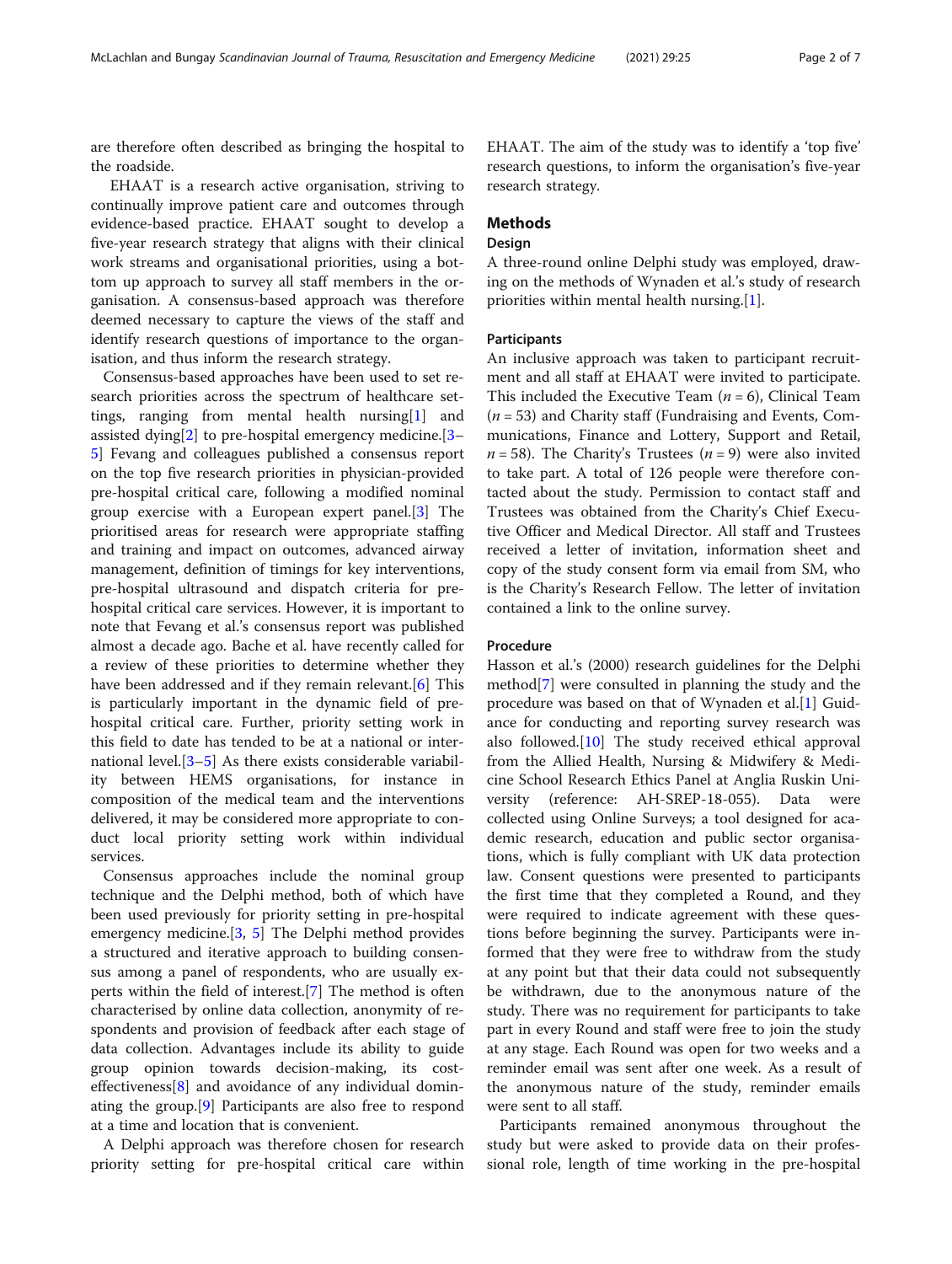environment (for clinical staff), and length of time working for EHAAT. An anonymised study code was selfgenerated by participants in order to link responses between the Rounds. This also served to avoid participants being asked to provide demographic information for each Round that they completed. The code comprised the last two letters of the participant's postal code and the day of their birthday.

The aim of the first round was to elicit a pool of research questions. Participants were asked to list up to five research questions that they believed were most important for the organisation to address in order to advance the care provided to patients. Illustrative examples of research questions were provided for participants less familiar with research. These were based on published research outside the field of pre-hospital critical care in order to avoid introduction of bias. Participants were asked to be specific about the population and problem of interest, any intervention or comparison condition, and outcomes or experiences that would be explored. Participants were advised that they may wish to consider the relevance and importance of the questions to the organisation and the urgency of addressing the questions. After two weeks, Round 1 closed and the research team collated and analysed responses.

In Round 2, the refined research questions from Round 1 were presented to participants within the organisation's three clinical work streams (neurological emergencies, out of hospital cardiac arrest, and massive haemorrhage and trauma) and a 'miscellaneous' category. Participants were asked to rate the importance of each question using a 5-point Likert scale, anchored by '1 – Not important' and '[5](#page-6-0) – Very important'.[5] The survey requested that participants gave higher ratings to questions that they felt were most important to advance the care that the organisation provides. Optional free-text boxes were provided for participants to comment on the importance ratings assigned. Questions with a mean importance rating of 4 ('Important') or above were taken forward to Round 3.

The aim of Round 3 was to establish consensus on prioritisation of the most highly rated questions from Round 2. Research questions with mean importance ratings of 4 or above were presented to participants within the four categories. Participants were asked to rank the questions in order of relative importance, assigning a value of '1' to the most important, '2' to the second most important' and so on. Participants were asked to assign priority rankings to questions across the four categories rather than within each category. Optional free-text boxes were provided for participants to offer comments. The five questions with the lowest mean scores (and therefore highest

importance rankings) from Round 3 will be taken forward as the organisation's research priorities.

# Patient and public involvement

The aim of this study was to establish consensus on research priorities amongst EHAAT's staff and Trustees. Therefore, patients and members of the public were not consulted at this stage but will be involved in shaping the development of ensuing projects and throughout the research cycle.

# Data analysis and statistics

Data from Round 1 were exported from Online Surveys to Microsoft Excel. Descriptive statistics were calculated for length of time working for the organisation and, for clinicians, length of time working in the pre-hospital setting. Multiple submissions of the same or highly similar research question were collapsed into a single question. To increase methodological rigour, two researchers de-duplicated and refined the research questions independently. Discrepancies were discussed and resolved without need for involvement of a third party. The refined questions were then assessed for alignment with the three clinical work streams of neurological emergencies, out of hospital cardiac arrest, and massive haemorrhage and trauma. Research questions which did not fit within the work streams were assigned to a 'miscellaneous' category.

Data from Rounds 2 and 3 were exported from Online Surveys to Excel and then imported to the SPSS Statistics software package version 24.0 for analysis. Descriptive statistics were calculated for length of time working for the organisation and, in the case of clinicians, length of time working in the prehospital setting. Continuous data that were normally distributed are presented as means and standard deviations (SD). Continuous data that were not normally distributed are presented as ranges, medians and interquartile ranges (IQR). Categorical data are presented as counts and percentages. Means and standard deviations were calculated for importance ratings in Round 2 and importance rankings in Round 3. Thematic analysis was used to identify themes in the free text responses.

# Results

# Round 1

Twenty-two participants completed Round 1, including three Charity staff, seven pre-hospital care doctors, five critical care paramedics, one member of the Executive Team, two Trustees and four staff with roles spanning two areas of the organisation. This represented a response rate of 17.5 %. The length of time that these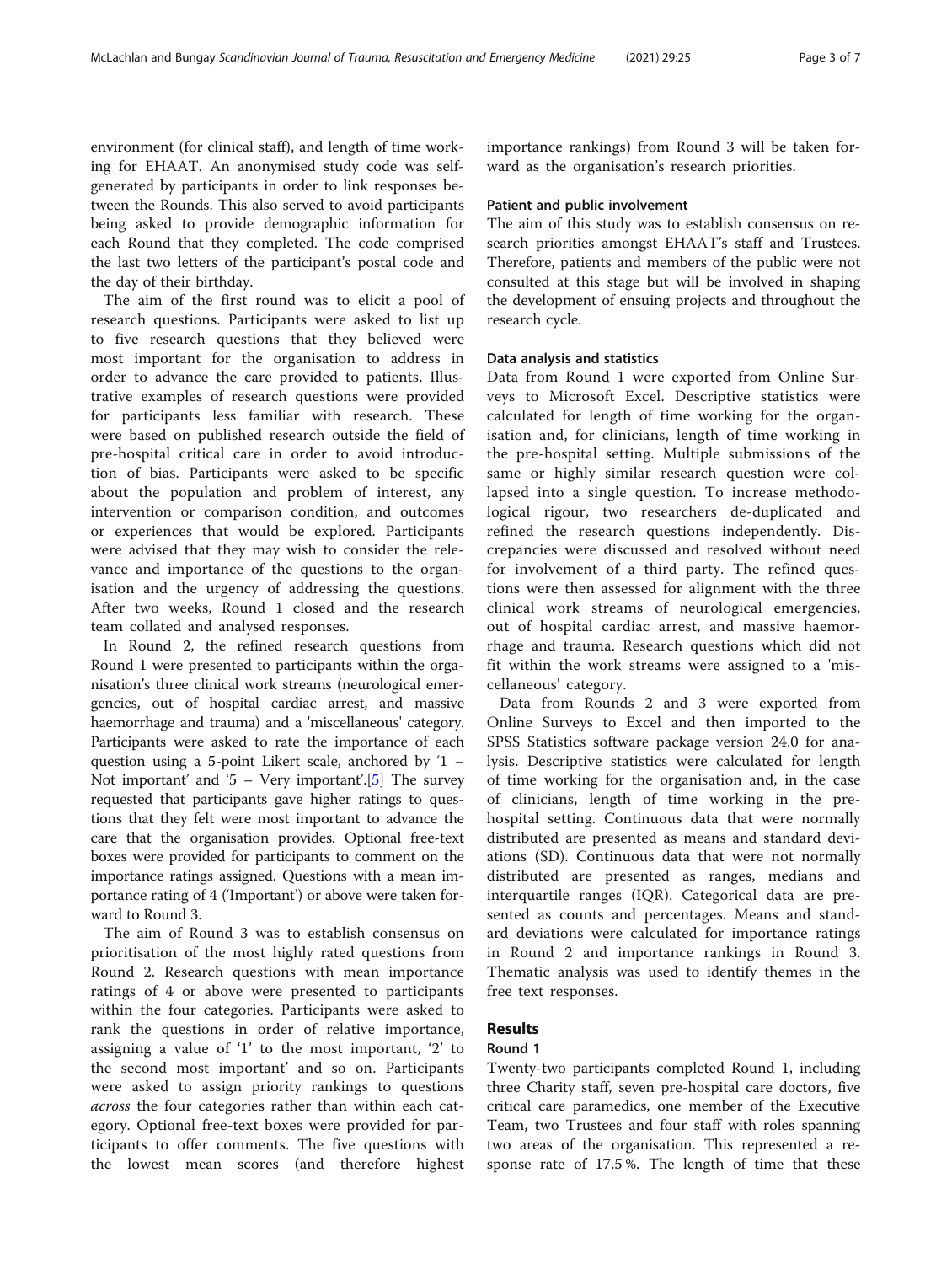participants had been working with the organisation ranged from 3 weeks to 17 years (median = 3.5 years,  $IQR = 1.0 - 5.25$  years). For clinical staff, length of experience working in the pre-hospital environment ranged from 1 to 30 years (mean = 12.94 years, standard deviation = 7.52 years). A total of 86 research questions were submitted; following deduplication and refinement, 69 questions were taken forward to Round 2. The majority of questions were assigned to the 'miscellaneous' category ( $n = 34$ ), while 5 questions related to neurological emergencies, 11 to out of hospital cardiac arrest, and 19 to massive haemorrhage and trauma. A full list of research questions generated in Round 1 is available from the first author on request. A large proportion of questions were clinical in nature, for instance relating to particular interventions or aspects of care, but there were also suggestions for non-clinical research such as qualitative work on the perceptions and experiences of patients.

# Round 2

Eleven participants completed Round 2, including four pre-hospital care doctors, one critical care paramedic, one Trustee, and two staff with roles spanning two areas of the organisation. This constituted a response rate of 8.7 %. As a result of missing data, it was not possible to identify the roles of the remaining three participants. Nine of these participants indicated that they had also taken part in Round 1. For those who provided data  $(n = 8)$ , length of time working with the organisation ranged from three weeks to 9 years (mean = 3.82 years,  $SD = 3.08$  years) and clinicians' experience in the prehospital setting ranged from 3 to 30 years (mean = 12.57 years, SD = 8.94 years). Descriptive statistics for importance ratings and free text responses for research questions with a mean importance rating of 4.0 ('Important') or greater are presented in Table [1](#page-4-0). There was representation of each of the clinical work streams in the prioritised questions, with a heavier weighting toward massive haemorrhage and trauma, consistent with the findings from Round 1. Free text responses indicated that research on the accuracy of injury diagnoses and appropriate dispatch of HEMS resources for out of hospital cardiac arrest would be useful to the organisation.

# Round 3

Twelve participants took part in Round 3, including three pre-hospital care doctors, three critical care paramedics and four staff members with roles spanning two areas of the organisation. It was not possible to identify the roles of two participants due to missing data. The response rate for this Round was 9.5 %. Nine participants indicated that they had completed at least one earlier Round of the Delphi process. For those who provided data  $(n = 10)$ , length of time working with the organisation ranged from 8 months to 17 years (median = 4.5 years, IQR = 1.73–6.0 years). For clinicians who completed Round 3, length of experience working in the prehospital setting ranged from 3 to 30 years (mean = 14.3 years, SD = 8.25 years). Mean and standard deviation importance rankings and free text responses for the 14 research questions are presented in Table [2.](#page-5-0) The top five prioritised research questions from Round 3 are shown in bold. While results of Round 2 suggested greater prioritisation of questions relating to the massive haemorrhage and trauma work stream, three of the top five prioritised questions from Round 3 related to neurological emergencies. The questions focused mainly on the impact of HEMS teams and HEMS-specific interventions on patient outcomes. Three of the five questions referred specifically to the impact of pre-hospital advanced airway management/emergency anaesthesia and two to the effect of direct transfer of patients to specialist centres.

Two free text comments suggested that there is already sufficient evidence regarding impact of direct transfer to a neurosurgical facility on patient outcomes following traumatic brain injury, and effect of prehospital intubation on outcomes for profoundly hypovolaemic patients. Nevertheless, these questions remained among the top five priorities established in Round 3. One question within the top five priorities constituted audit rather than research ('How accurate are our diagnoses of head injuries? Are patients triaged appropriately to Neurological centres?'). However, this question was retained because it was viewed as a priority for the organisation and could underpin the development of future research.

# **Discussion**

The results of this Delphi study will guide EHAAT's research strategy over the next five years. There is some representation of each of the organisation's clinical work streams in the top five prioritised questions, but with a heavier weighting on neurological emergencies. Four of the top five questions relate to the impact of HEMS teams or HEMS-specific interventions on patient outcomes. The most highly prioritised question focuses on impact of a pre-hospital doctor-paramedic team on patient outcomes following traumatic brain injury. These questions are complex, due to the multitude of factors involved in patients' treatment and rehabilitation. Free text comments suggested that there is already sufficient evidence for two of the five questions prioritised in Round 3. However,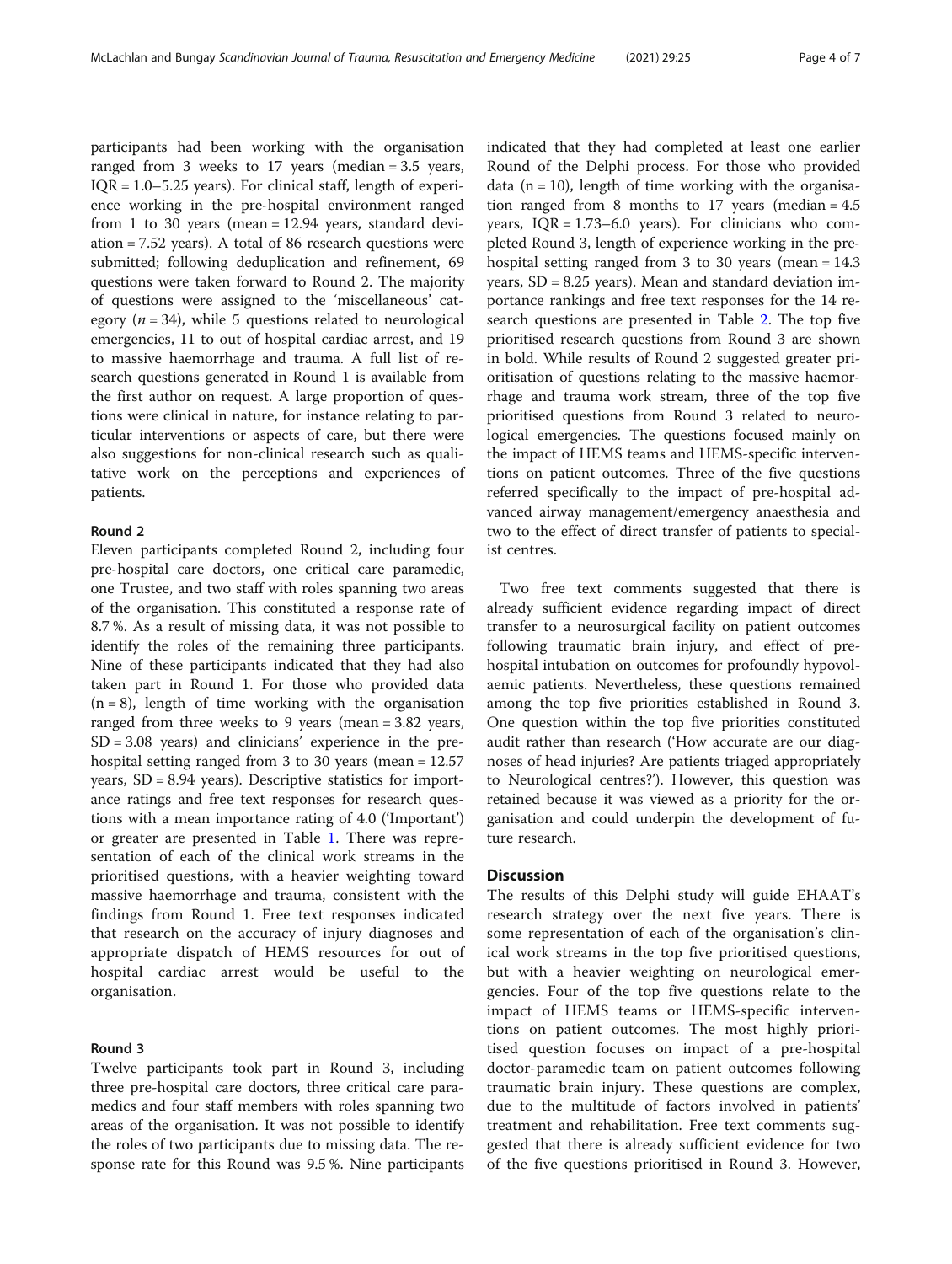| Category                           | Question                                                                                                                                                                                                                                                        | Mean<br>rating | <b>SD</b><br>rating | Free text responses                                          |
|------------------------------------|-----------------------------------------------------------------------------------------------------------------------------------------------------------------------------------------------------------------------------------------------------------------|----------------|---------------------|--------------------------------------------------------------|
| Neurological<br>Emergencies        | How does a pre-hospital doctor-paramedic team affect the outcome of patients<br>with severe head injuries?                                                                                                                                                      | 4.18           | 1.17                |                                                              |
|                                    | How accurate are our diagnoses of head injuries? Are patients triaged<br>appropriately to Neurological centres?                                                                                                                                                 | 4.45           | 0.52                | We may find patterns of<br>patients we are missing.          |
|                                    | For patients with traumatic brain injury (TBI), does pre-hospital anaesthesia and<br>transfer direct to a neurosurgical facility lead to better outcomes than patients<br>with TBI who are intubated in a trauma unit?                                          | 4.27           | 1.19                |                                                              |
| Out of Hospital<br>Cardiac Arrest  | What is the threshold for sending a HEMS team to an out of hospital cardiac<br>arrest (OHCA)?                                                                                                                                                                   | 4.09           | 0.94                | I think we need to know and<br>decide what we are targeting. |
|                                    | What is the optimum profile of induction medication for rapid sequence<br>induction (RSI) in different patients in return of spontaneous circulation (ROSC)<br>after cardiac arrest?                                                                            | 4.00           | 0.89                |                                                              |
|                                    | Does post-ROSC intubation and transfer to a Primary Percutaneous Coronary<br>Intervention (PPCI) suite generate better neurological outcomes and long-term<br>survival than those who arrive in a local Emergency Department with a supra-<br>glottic airway?   | 4.00           | 1.10                |                                                              |
| Massive<br>Haemorrhage &<br>Trauma | How sensitive is the ambulance service's call taking software at identifying a<br>major trauma patient as per the East of England Trauma Network trauma triage<br>tool?                                                                                         | 4.09           | 1.04                |                                                              |
|                                    | How can patients with non-compressible haemorrhage be identified during the<br>emergency call?                                                                                                                                                                  | 4.27           | 0.65                |                                                              |
|                                    | Does intubation of profoundly hypovolaemic (Code Red) patients in the pre-<br>hospital setting improve outcome?                                                                                                                                                 | 4.00           | 0.89                |                                                              |
|                                    | Does the use of predictive tools and alternative RSI drug regimes reduce the<br>incidence of post RSI hypotension in EHAAT trauma patients?                                                                                                                     | 4.20           | 0.79                |                                                              |
|                                    | In awake trauma patients, do HEMS teams do enough to manage pain and<br>temperature throughout the pre-hospital treatment?                                                                                                                                      | 4.36           | 0.92                |                                                              |
|                                    | Do trauma patients attended by EHAAT who are transferred to a major trauma<br>centre have improved quality of life compared to similar patients not transferred<br>to a major trauma centre, i.e. transferred to a trauma unit according to the<br>triage tool? | 4.45           | 0.69                |                                                              |
|                                    | How accurate is diagnosis of traumatic injuries by EHAAT medical team? A<br>review of working diagnosis of traumatic injuries versus hospital and post<br>mortem records                                                                                        | 4.18           | 0.75                | This would be brilliant.                                     |
| Miscellaneous                      | Of the calls pre-alerted into hospital by East of England Ambulance Service NHS<br>Trust (EEAST) alone, is there anything the original call details have in common<br>that could have alerted the Critical Care Desk to dispatch HEMS?                          | 4.18           | 0.75                |                                                              |

<span id="page-4-0"></span>Table 1 Mean and standard deviation importance ratings and free text responses for research questions with a mean importance rating of 4.0 ('Important') or greater in Round 2

with regard to the effect of pre-hospital advanced airway management – a component of both of these questions – recent reviews have argued that there is no conclusive evidence regarding impact on mortality.[[6,](#page-6-0) [11](#page-6-0)] A systematic literature review will be undertaken to identify existing evidence in these areas and steer the direction of further work.

This study employed a structured and rigorous method to establish consensus on research priorities for EHAAT. Literature to date has focused on national and international research priorities for prehospital emergency medicine, while the current findings offer a local perspective. An inclusive approach was taken, giving all staff and Trustees within the organisation an opportunity to participate. However, over the course of the three Rounds the participation of non-clinical staff decreased. This was perhaps to be expected, considering the clinical focus of many of the research questions. Nevertheless, the number of participants is comparable to that of previous consensus work in the field.[[3](#page-6-0)] It must also be acknowledged that the findings do not represent the perspective of patients or members of the public. To mitigate against this, patients and the public will be involved in shaping the development of the ensuing research projects and throughout the research cycle. There also remains the need to further operationalise the research questions, particularly in terms of outcomes. This will be done in collaboration with clinicians and patients to ensure that the research remains closely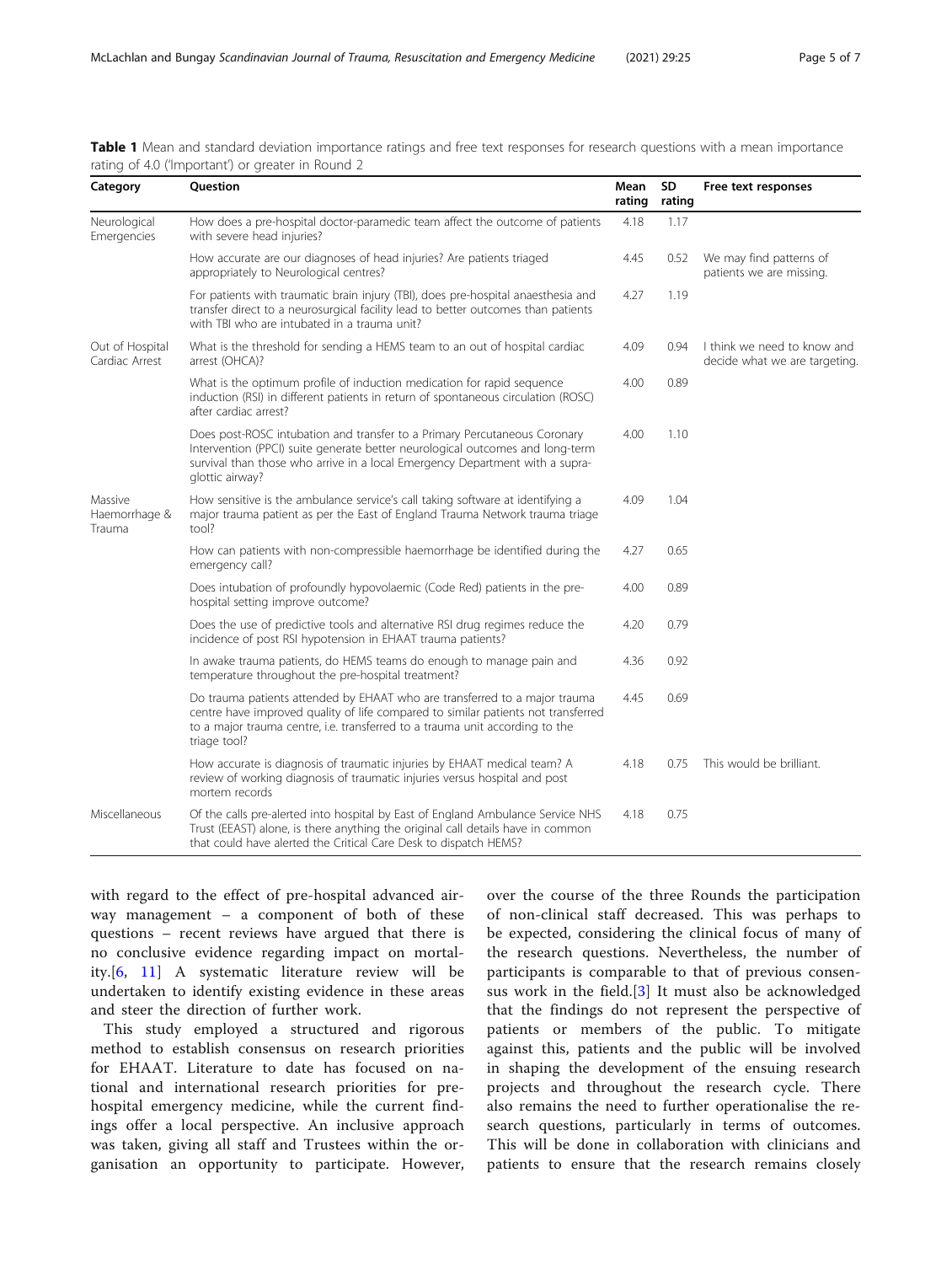| ordered by ingitest to forrest incan failurig<br>Category<br>Question |                                                                                                                                                                                                                                                                                        | Mean    | SD      | Free text responses                                                                                                   |
|-----------------------------------------------------------------------|----------------------------------------------------------------------------------------------------------------------------------------------------------------------------------------------------------------------------------------------------------------------------------------|---------|---------|-----------------------------------------------------------------------------------------------------------------------|
|                                                                       |                                                                                                                                                                                                                                                                                        | ranking | ranking |                                                                                                                       |
| Neurological<br>Emergencies                                           | How does a pre-hospital doctor-paramedic team affect<br>the outcome of patients with severe head injuries?                                                                                                                                                                             | 5.00    | 3.28    |                                                                                                                       |
| Out of Hospital<br>Cardiac Arrest                                     | Does post-ROSC intubation and transfer to a PPCI<br>suite generate better neurological outcomes and long-<br>term survival than those who arrive in a local Emer-<br>gency Department with a supraglottic airway?                                                                      | 5.50    | 3.68    | Key question to answer.                                                                                               |
| Neurological<br>Emergencies                                           | For patients with TBI, does pre-hospital anaesthesia<br>and transfer direct to a neurosurgical facility lead to<br>better outcomes than patients with TBI who are intu-<br>bated in a trauma unit?                                                                                     | 5.67    | 4.66    | Well established research and evidence that<br>TBIs do poorly in non-specialist centres.                              |
| Neurological<br>Emergencies                                           | How accurate are our diagnoses of head injuries? Are<br>patients triaged appropriately to Neurological<br>centres?                                                                                                                                                                     | 6.25    | 3.47    |                                                                                                                       |
| MassiveHaemorrhage<br>& Trauma                                        | Does intubation of profoundly hypovolaemic (Code<br>Red) patients in the pre-hospital setting improve<br>outcome?                                                                                                                                                                      | 6.25    | 4.27    | Already been done.                                                                                                    |
| & Trauma                                                              | Massive Haemorrhage How accurate is diagnosis of traumatic injuries by EHAAT<br>medical team? A review of working diagnosis of traumatic<br>injuries versus hospital and post mortem records                                                                                           | 6.50    | 4.34    | This is audit.                                                                                                        |
| Massive Haemorrhage<br>& Trauma                                       | Does the use of predictive tools and alternative RSI drug<br>regimes reduce the incidence of post RSI hypotension in<br>EHAAT trauma patients?                                                                                                                                         | 6.67    | 3.87    |                                                                                                                       |
| & Trauma                                                              | Massive Haemorrhage In awake trauma patients, do HEMS teams do enough to<br>manage pain and temperature throughout the pre-hospital<br>treatment?                                                                                                                                      | 6.83    | 3.56    | Owe a duty of care to patients to be able to<br>answer this question.                                                 |
| Out of Hospital<br>Cardiac Arrest                                     | What is the threshold for sending a HEMS team to an<br>OHCA?                                                                                                                                                                                                                           | 7.00    | 3.72    | Key question - where do we provide<br>benefit?                                                                        |
| Out of Hospital<br>Cardiac Arrest                                     | What is the optimum profile of induction medication for<br>RSI in different patients in ROSC after cardiac arrest?                                                                                                                                                                     | 7.50    | 3.00    | Optimum dose plus safest dose. Needs to<br>be simple. Not all doctors are the same; not<br>all patients are the same. |
| Miscellaneous                                                         | Of the calls pre-alerted into hospital by East of England<br>Ambulance Service NHS Trust (EEAST)alone, is there any-<br>thing the original call details have in common that could<br>have alerted the Critical Care Desk to dispatch HEMS?                                             | 7.83    | 4.00    |                                                                                                                       |
| & Trauma                                                              | Massive Haemorrhage Do trauma patients attended by EHAAT who are<br>transferred to a major trauma centre have improved<br>quality of life compared to similar patients not transferred<br>to a major trauma centre, i.e. transferred to a trauma unit<br>according to the triage tool? | 7.92    | 4.54    | Too complicated. The research will yield<br>nothing.                                                                  |
| & Trauma                                                              | Massive Haemorrhage How can patients with non-compressible haemorrhage be<br>identified during the emergency call?                                                                                                                                                                     | 8.83    | 3.64    |                                                                                                                       |
| & Trauma                                                              | Massive Haemorrhage How sensitive is the ambulance service's call taking<br>software at identifying a major trauma patient as per the<br>East of England Trauma Network trauma triage tool?                                                                                            | 9.75    | 3.60    | Greater sensitivity required for both tasking<br>software and trauma triage tool.                                     |

<span id="page-5-0"></span>Table 2 Mean and standard deviation importance rankings and free text responses for the fourteen research questions in Round 3, ordered by highest to lowest mean ranking

The top five prioritised research questions following Round 3 are presented in bold. Questions 4 and 5 had the same mean ranking

aligned to the priorities of key stakeholders. Bache et al.[\[6](#page-6-0)] have suggested that it may be necessary to consider outcomes other than mortality in order to advance our knowledge of the impact of pre-hospital critical care.

# Conclusions

The impact of conveyance to specialist units and prehospital advanced airway management on patient outcomes were perceived as key areas requiring further research. This will inform EHAAT's five-year research strategy.

# Abbreviations

EHAAT: Essex & Herts Air Ambulance; HEMS: Helicopter Emergency Medical Service; OHCA: Out of Hospital Cardiac Arrest; PPCI: Primary Percutaneous Coronary Intervention; ROSC: Return of Spontaneous Circulation; RSI: Rapid Sequence Induction; TBI: Traumatic Brain Injury